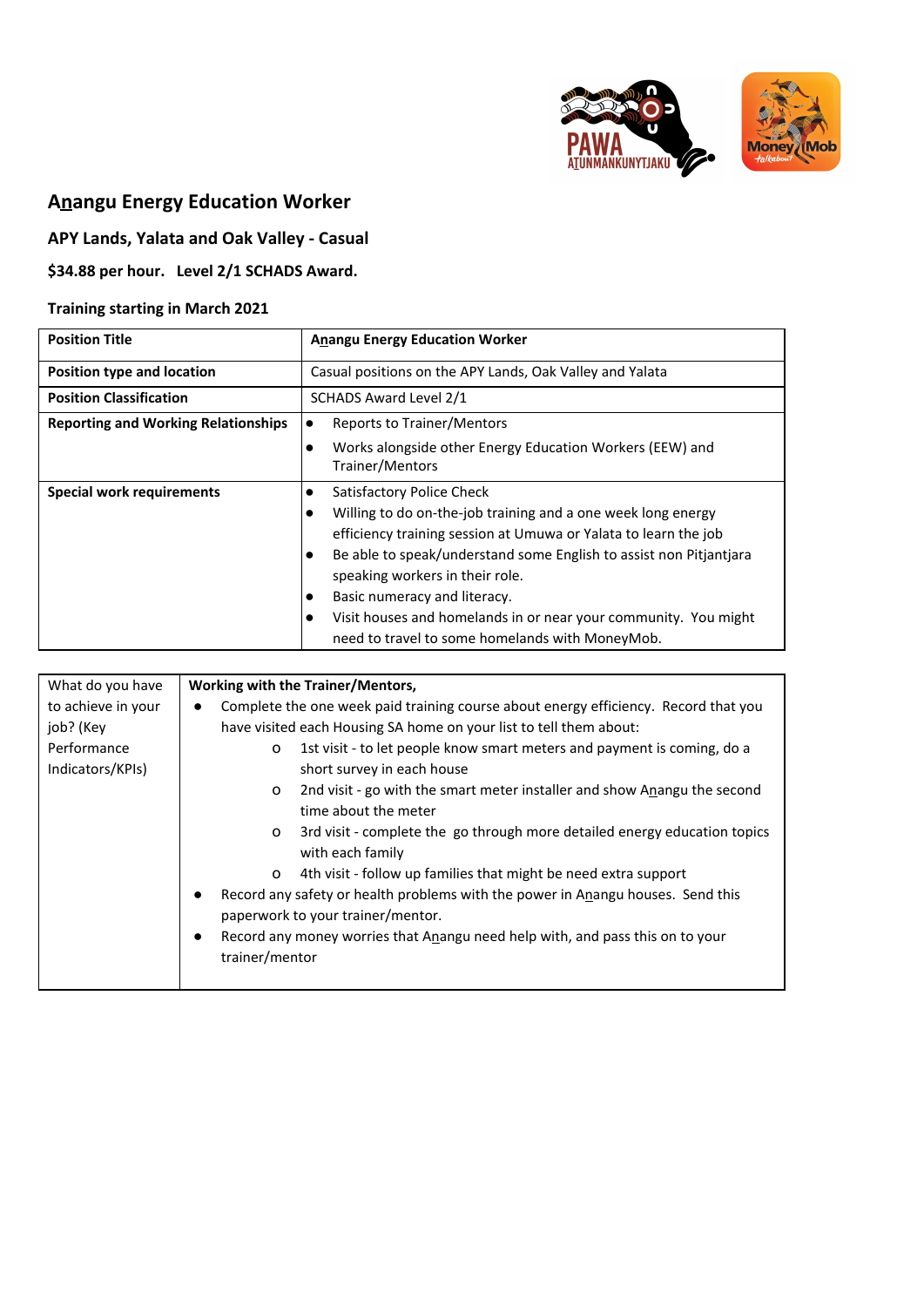| What will you do    | Working with the Trainer/Mentors and Project Manager                                               |
|---------------------|----------------------------------------------------------------------------------------------------|
| in your job?        | Go to each house to train other Anangu in your community what you have learned                     |
|                     | about power, including:                                                                            |
|                     | how the smart meters work,<br>$\circ$                                                              |
|                     | how energy is made,<br>o                                                                           |
|                     | how power is supplied,<br>0                                                                        |
|                     | charging and ways to pay, how Anangu can reduce their power usage and<br>0                         |
|                     | try to keep costs down.                                                                            |
|                     | teach Anangu about the rights they have about power and paying for<br>o                            |
|                     | power                                                                                              |
|                     | Help arrange household visits for EEE training.                                                    |
|                     | Tell the Trainer/Mentors about events in your community and good times for home<br>$\bullet$       |
|                     | energy visits.                                                                                     |
|                     | Do household energy efficiency and smart meter training with residents in each                     |
|                     | community.                                                                                         |
|                     | Document and record your visits to homes. Assist residents with questions about their<br>$\bullet$ |
|                     | energy issues/concerns.                                                                            |
|                     | Connect Anangu with MoneyMob's money team, for help with any money worries you<br>$\bullet$        |
|                     | find in each house. For example, people who need help to get on payments.                          |
|                     | If needed, help MoneyMob to develop school based energy education programs.<br>$\bullet$           |
|                     | Help MoneyMob review the project from time to time, so we can keep making it better<br>$\bullet$   |
|                     | Fill out your timesheet and send it to your trainer/mentor on time.<br>$\bullet$                   |
| Type of Person      | Reliable - come every day or as needed.<br>$\bullet$                                               |
|                     | Be on time for work or unless you are sick or taking holidays.<br>$\bullet$                        |
|                     | Find a way to tell your supervisor if you are sick or not able to come to work.<br>$\bullet$       |
|                     | Honest and hard working.<br>$\bullet$                                                              |
|                     | Strong, brave and respectful<br>$\bullet$                                                          |
|                     | Understands confidentiality - need to keep people's business private.<br>$\bullet$                 |
|                     | Sensible, patient and mature.<br>$\bullet$                                                         |
|                     | Not shy to visit people's houses, talk to Anangu and conduct training.<br>$\bullet$                |
|                     | Willing to learn.<br>$\bullet$                                                                     |
| Skills and          | Essential                                                                                          |
| Experience          | Must have a satisfactory police check.<br>$\bullet$                                                |
| Required (selection | Willing to help your community.                                                                    |
| criteria)           | Be able to read and write basic English or Pitjantjatjara.                                         |
|                     | Be available for flexible working periods/times.                                                   |
|                     |                                                                                                    |
|                     | Desirable<br>Previous working experience. If you don't have any, MoneyMob is willing to train      |
|                     | you.                                                                                               |
|                     |                                                                                                    |

## **For more information contact:** Ben Wall **0437 623 502** or Lisa Rogers **0436 431 789**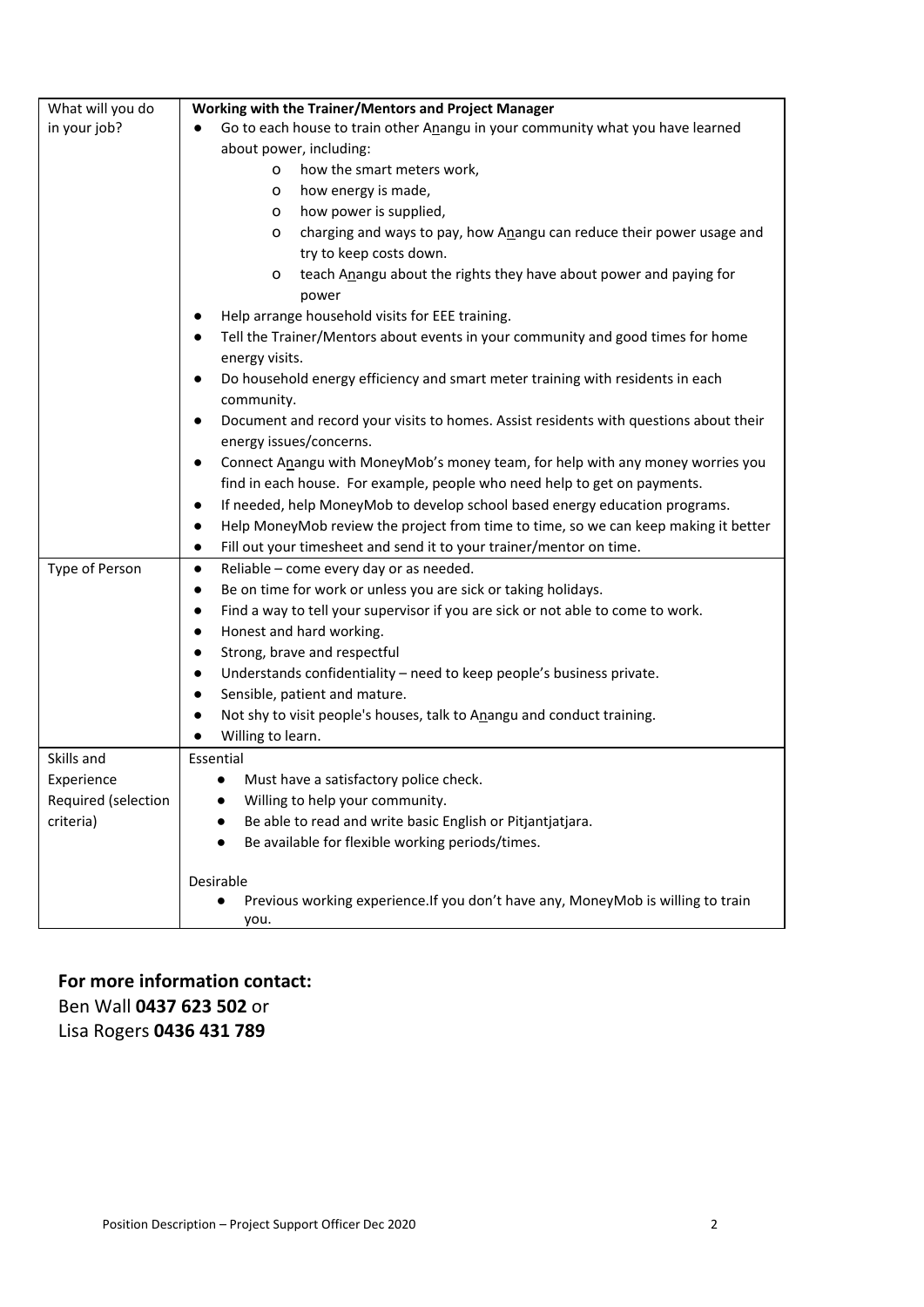#### **Project Overview**

#### **The Future Sustainability Education Project - Pawa Atunmankunytjaku**

In April 2020 MoneyMob was chosen by the South Australian Government to deliver The Future Sustainability Education Project - a project to provide energy education and support to Anangu Communities in Yalata, Oak Valley and the APY Lands. These communities currently don't pay for electricity and the SA Government is going to start charging from July 2021. The Remote Area Energy Supply (RAES) Team, within the SA Department for Energy and Mining, is the department with responsibility for implementing electricity payment. Anangu will get electricity at a low rate through Cowell Electric. RAES will organise that smart meters are put on all SA Housing properties in the communities. RAES is hoping Anangu will use less electricity, so that the current generators work better. At the moment they are struggling to keep up with how much power people use and that is why there are sometimes blackouts - for example when people use their air-conditioners a lot. RAES is also going to put solar power in at Umuwa, to help with the growing need for electricity.

RAES wants Anangu to have support and education before they start charging people for power, and to check in on people after charging starts. MoneyMob is the organisation that will do the community education work for Anangu. We will be employing and training Anangu in each community to do this. MoneyMob has worked closely with Iwiri, to develop community education materials for the Pawa Atunmankunytjaku project. Each house in Yalata, Oak Valley and the APY Lands will get at least four (4) visits from Anangu Energy Education Workers (EEWs) The Anangu workers will be trained and supported by the MoneyMob Trainer/Mentors.

MoneyMob's financial counselling and capability team will also support Anangu, while they get used to paying for electricity. They can teach people to manage payment within their household budget, help with any debts or big bills, or help Anangu get onto payments. MoneyMob would like the Anangu Energy Education Workers to talk to each Anangu household and let us know if they find out about problems with power (like bad wiring) or money worries that people need help with.

#### **Organisation Profile**

MoneyMob Talkabout is a not-for-profit organisation providing a range of programs in the APY Lands in northern South Australia. We have offices in the communities of Ernabella (Pukatja) and Mimili, and provide outreach services to other APY communities. Please see our website for further details [www.moneymob.org.au](http://www.moneymob.org.au/). MoneyMob is committed to Indigenous employment and a culturally competent workplace. We encourage qualified Aboriginal and Torres Strait Islander applicants to apply for all levels of roles.

#### **MoneyMob Talkabout History & Overview**

MoneyMob Talkabout receives funding from a variety of different sources: the Department of Social Services (Commonwealth), the Department of Human Services (Commonwealth), the Department of Human Services (SA), the Department for Infrastructure and Transport (SA), Department for Energy and Mining (SA), and Good Shepherd Microfinance.

MMT began as a touring financial literacy program in regional and remote Northern Territory and WA communities in mid 2010, engaging communities and connecting people to other financial support programs such as money management and financial counselling. Since 2012, MoneyMob Talkabout has run an integrated financial wellbeing service in the APY Lands, which includes services such as financial counselling, capability, no-interest loans, licensing and registration and Centrelink agency.

We also run the Mimili Family Wellbeing Centre, under subcontract from the Department of Human Services SA.

#### **Vision, Values and Philosophy**